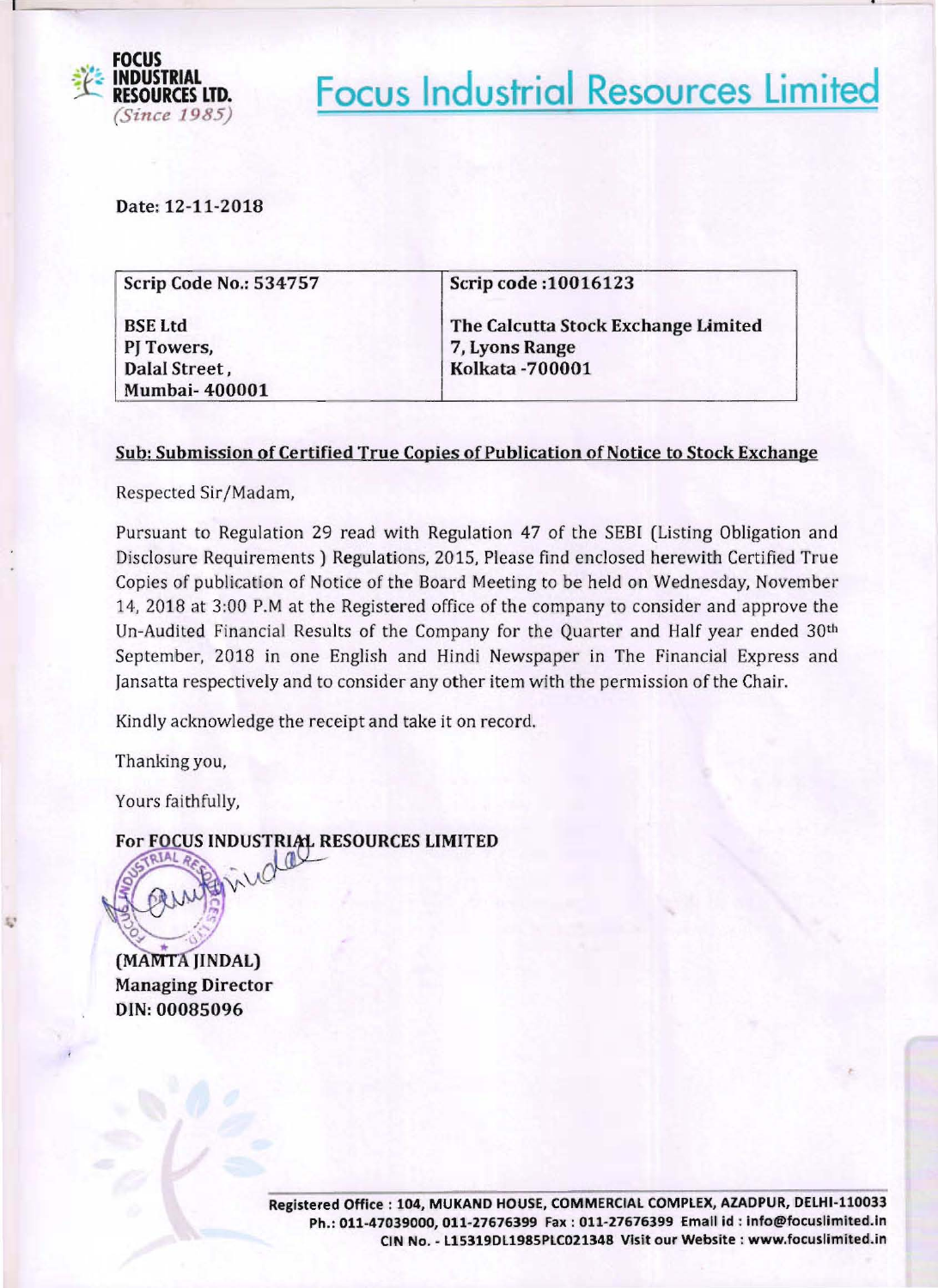### **WWW.FINANCIALEXPRESS.COM**

#### TUESDAY, NOVEMBER 6, 2018

**GRM OVERSEAS LIMITED** J. Registered Office: 128, First Floor, Shive Market Pitampura North Delhi- 110034<br>Website: www.grmnice.com, Email id: grmnice f@gmail.com

25

## **FINANCIAL EXPRESS**

**FOCUS INDUSTRIAL RESOURCES LIMITED** Regd. Off.: 104, Mukand House Con **Sal** Complex, Azadpur, Delhi-110033<br>CIN: L15319DL1985PLC021348 Phone: 011-27673522, 011-47039000 Fax No: 011-27676399 Email: info@focusimited.in.<br>Website: www.focusimited.in

**NOTICE**<br>
NOTICE<br>
Notice be and is hereby given pursuant to<br>
Regulation 29 read with Regulation and Disclosure<br>
Regulation, 2015 that the<br>
Industrial Regulation, 2015 that the<br>
Industrial Regulation, 2016 that the<br>
Industr Wednesday, 14th day of November, 2018 at 3:00 P.M. at the registered office of the Company, inter alia, to consider and approve the<br>Un-audited Financial Result for the quarter and half year ended 30th September, 2018 and t consider any other matter with the permiss đ Chair

This intimation is also available on the week the For Focus Press (www.focus)<br>of the Company's states are listed and current with the second<br>of the Company's states are listed and current with the Company's state<br> $\frac{1}{2}$  For Focus Press (www.focus)<br> $\frac{1}{2}$  Sd.

(Mamta Jindai)

# Managing Director

**ACEAGE PRODUCTS LIMITED** G Regd. Off.: B-702, Neelkanth Business park,<br>Near Vidyavihar Bus Slop, Vidyavihar (W),<br>Mumbai-400086.

Place 05.11.2018

Email id: roc.spaceage@gmail.com<br>CIN: L34300MH1980PLC267131 **Notice** 

Notice is hereby given that Meeting of the Board<br>of Directors of SPACEAGE PRODUCTS LIMTED<br>is scheduled to be held on 14th November, 2018,<br>Wednesday at 01:15 PM at the Registered<br>Office of the Company situated at Regd. Off. alia, to consider and approve the following

To consider and approve Unaudited<br>Financial Results for the quarterended on<br>30th September, 2018 pursuant to<br>Regulation 33 of SEBI (Listing Obligation 8<br>Disclosure Requirements) Regulation 2015. 1.

Further, pursuant to the provisions of SEBI (Prohibition of Insider Trading) Regulations, 2015 read with Company's code for prevention of<br>Insider Trading, the Trading Window for dealing in the securities of the Company shall remain<br>closed for the connected persons and designated persons and their immediate relatives designated persons and their immediate relatives<br>as defined under the aforesaid regulationsform<br>05th November, 2018 fill the completion of 48<br>hours after the announcement of financial results<br>to the Stock Exchanges.

For and on behalf of<br>Spaceage Products Limited **RAU** 

**Bhavesh Prabhudan Vora** Directo

DIN: 06814823

ऑफ इंडिया

Add: Opp Mahhalaxmi Jwellers Viay Nivas, Room 3 R B Kadam Marg,<br>Ghatkopar West Mumbai 400086 MH IN Place: Mumbai<br>Date: 05.11.2018

यूनियन बैंक



factor of Haryana Financial<br>Each Tenderer will have to ghy the Audilt Committee and approved by the Board of Directors of the Company in their<br>rear portion of Basement's 19 而

compa

**CIN No.: L17124R** 

Concentration of Sale. the<br>Tender amount) within one in segment as defined in Ind AS-108, Hence segment reporting is not applicable to the<br>In Three months without Inte ivi

1.06

1.35

ii)

Teoders should be ad

reserves the right to n The detailed Terms and Contact and and Ind AS) 18-Revenue Recognition'. Revenue from operations is presented at net<br>The detailed Terms and Contact and and any economic benefit to the company.<br>Haryane Financial Corporation

at of the same are available on the websites of the Stock Exchange(s) and on the Company's website. (www.cordscable.com).

exceptional item to report for the above periods.

Union Accounting Standards (Indian Accounting Standards Accounting Standards (Indian Accounting Standards Accounting Standards Accounting Standards Accounting Standards Rules, 2015 as specified in setion 133 of the Copmani

0.91

 $2.41$ 

**SCHEDULE 6 [Rule 8 (1) ] POSSE** adopted ind AS 115 "Revenue from Contracts with customers" using the cumulative Whereas the undersigned being the Authorized Officer of Union Band applied to contracts that were not completed as of April 01,2018, Accordingly the<br>Delhi-110001 [India] under the Securitisation and Reconstruction of Filiv in exercise of powers conferred under section 13(12) read with rule 3 (

upon the borrower(s) mentioned below to repay the amount mentioned classified whenever considered necessary.<br>The borrower(s)/Guarantors having failed to repay the amount, notice that the undersigned has taken possession of the property described said Act read with Rule 8 of the said rules on the below mentioned dates said Act read with Rule 8 of the said rules on the below memories based.<br>The borrower(s)/Guarantors/Mortagagor in particular and the public in<br>property will be subject to the charge of Union Bank of India for the amor<br>The

Name of the Borrower (s)/Guarantor(s)/ Mortgagor Data of De

By order of the Board **Naveen Sawhney** (Managing Director) DIN: 00893704

 $1.71$ 

4.83